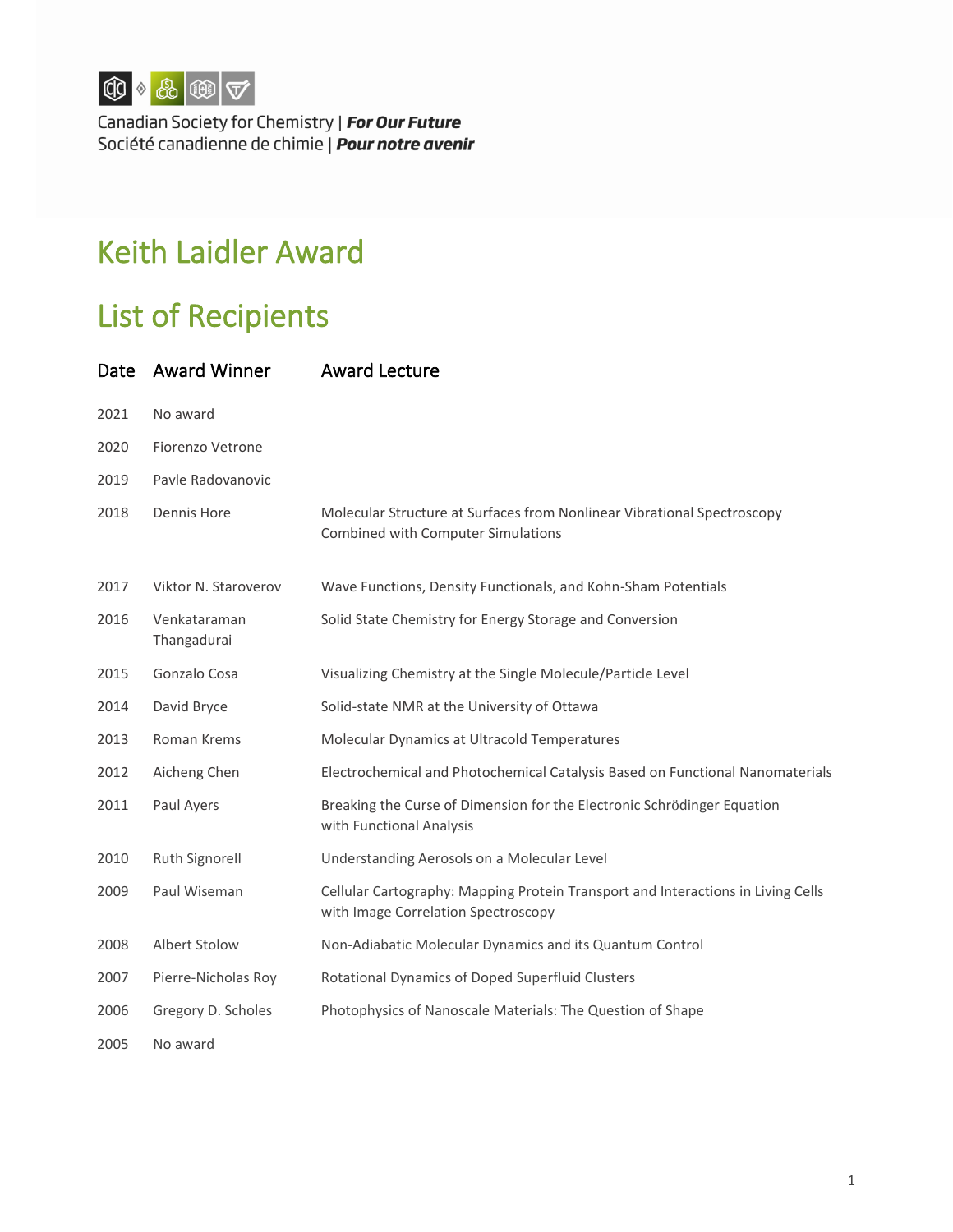## Noranda Award

Sponsored by Noranda Incorporated

| 2004 | Peter G. Kusalik      | Understanding the Behaviour of Liquid Water: The Importance of Quantum Effects                                                                                                                                                                   |
|------|-----------------------|--------------------------------------------------------------------------------------------------------------------------------------------------------------------------------------------------------------------------------------------------|
| 2003 | Wolfgang Jäger        |                                                                                                                                                                                                                                                  |
| 2002 | Gustavo A. Arteca     |                                                                                                                                                                                                                                                  |
| 2001 | <b>Donald Douglas</b> |                                                                                                                                                                                                                                                  |
| 2000 | R. A. Wolkow          |                                                                                                                                                                                                                                                  |
| 1999 | Tucker Carrington Jr. |                                                                                                                                                                                                                                                  |
| 1998 | <b>B.</b> Roux        | Understanding Biomolecules with the Help of Computer Simulations                                                                                                                                                                                 |
| 1997 | K. T. Leung           | Chemical Applications of Electron-Matter Interactions: From Probing Low-Temperature<br>Industrial Plasmas and Atmospheric Chemistry of "Environment-Safe" Freon-Substitutes<br>to Enhancing Novel Surface Reactions on Metals and Semiconductors |
| 1996 | Mary Anne White       | Thermal Properties of Solids: Etude in Three-Part Anharmony                                                                                                                                                                                      |
| 1995 | J. S. Tse             | Order Out of Disorder                                                                                                                                                                                                                            |
| 1994 | Axel D. Becke         | Kohn-Sham Density-Functional Theory: The "Perfect" Molecular Orbital Formalism                                                                                                                                                                   |
| 1993 | John W. Hepburn       | Under the Rainbow: Photochemistry and Photoelection Spectroscopy Using<br><b>Coherent Vacuum Radiation</b>                                                                                                                                       |
| 1992 | Norman Dovichi        | Thermo-Optical and Laser-Induced Fluorescence for High Sensitivity Measurements<br>of Condensed Phase Systems                                                                                                                                    |
| 1991 | A. Thakkar            | Choices in Theoretical Chemistry: A Retrospective                                                                                                                                                                                                |
| 1990 | No award              |                                                                                                                                                                                                                                                  |
| 1989 | Adam P. Hitchock      | Inner-Shell Excitation: An Element Specific Probe of Geometric and Electronic<br>Structure                                                                                                                                                       |
| 1988 | P. A. Hackett         | Laser Studies of Reactive Intermediates Containing Single Metal Atoms                                                                                                                                                                            |
| 1987 | Dennis R. Salahub     | Towards the Quantum Chemistry of Transition Metal Clusters                                                                                                                                                                                       |
| 1986 | G. N. Patey           | The Theory of Liquids and Solutions                                                                                                                                                                                                              |
| 1985 | Paul W. Brumer        | A Unified View of Classical and Quantum Intramolecular Dynamics                                                                                                                                                                                  |
| 1984 | G. A. Kenney-Wallace  | Laser Probing of Molecular Dynamics in the Picosecond Domain                                                                                                                                                                                     |
| 1983 | Diethard K. Bohme     | Ion Chemistry in the Gas Phase: Solving Chemistry Without Solutions                                                                                                                                                                              |
| 1982 | R. M. Leblanc         | Optical and Surface Studies of Biological Interfaces                                                                                                                                                                                             |
| 1981 | Raymond Kapral        | A Microscopic View of Condensed Phase Reactions: Rings and More Rings                                                                                                                                                                            |
| 1980 | G. P. Johari          | The Electromagnetic Spectrum of Ice                                                                                                                                                                                                              |
| 1979 | Ashok Vijh            | Electrochemistry and Energy Science                                                                                                                                                                                                              |